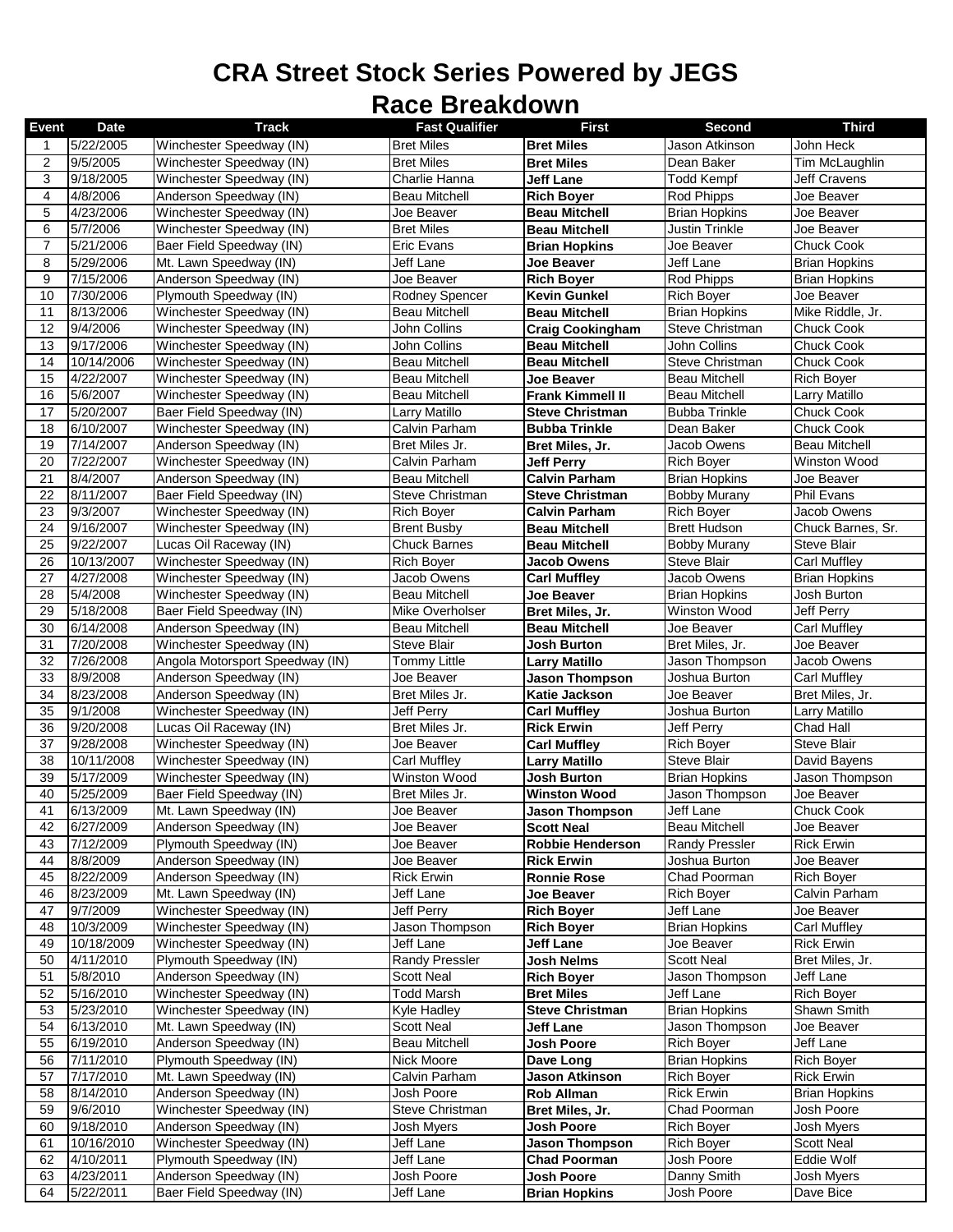## **CRA Street Stock Series Powered by JEGS**

## **Race Breakdown**

| <b>Event</b> | Date          | <b>Track</b>                    | <b>Fast Qualifier</b> | <b>First</b>            | Second                 | <b>Third</b>           |
|--------------|---------------|---------------------------------|-----------------------|-------------------------|------------------------|------------------------|
| 65           | 6/12/2011     | Lucas Oil Raceway (IN)          | Jeff Lane             | <b>Frank Kimmell II</b> | Chuck Barnes, Sr       | Jeff Lane              |
| 66           | 6/25/2011     | Anderson Speedway (IN)          | Josh Poore            | <b>Brian Hopkins</b>    | <b>Rich Segvich</b>    | <b>Randy Hoppes</b>    |
| 67           | 7/3/2011      | Angola Motorsport Speedway (IN) | Jeff Lane             | <b>Jeff Lane</b>        | <b>Brian Nester</b>    | <b>Mark Mason</b>      |
| 68           | 7/16/2011     | Anderson Speedway (IN)          | Josh Myers            | <b>Jason Thompson</b>   | <b>Brian Hopkins</b>   | <b>Beau Mitchell</b>   |
| 69           | 7/24/2011     | Plymouth Speedway (IN)          | Jeff Lane             | <b>Dave Bice</b>        | Jeff Lane              | Chad Poorman           |
|              | 8/7/2011      |                                 | Jeff Lane             |                         |                        |                        |
| 70           |               | Winchester Speedway (IN)        |                       | Jeff Lane               | Calvin Parham          | <b>Brian Hopkins</b>   |
| 71           | 8/20/2011     | Anderson Speedway (IN)          | Jeff Lane             | <b>Ronnie Rose</b>      | Jimmy Kirby            | Ryan Amonett           |
| 72           | 9/5/2011      | Winchester Speedway (IN)        | Jeff Lane             | <b>Josh Myers</b>       | Jimmy Kirby            | Calvin Parham          |
| 73           | 9/17/2011     | Anderson Speedway (IN)          | Jeff Lane             | <b>Jeff Lane</b>        | Dave Bice              | <b>Brian Hopkins</b>   |
| 74           | 10/2/2011     | Lucas Oil Raceway (IN)          | Dave Bice             | <b>Jeff Lane</b>        | Dave Bice              | <b>Brian Hopkins</b>   |
| 75           | 10/16/2011    | Winchester Speedway (IN)        | Jason Thompson        | <b>Brian Hopkins</b>    | Jimmy Kirby            | Danny Smith            |
| 76           | 4/15/2012     | Plymouth Speedway (IN)          | Shawn Amor            | <b>Brian Hopkins</b>    | J.J. Schafer           | Eddie Wolf             |
| 77           | 5/12/2012     | Anderson Speedway (IN)          | Calvin Parham         | <b>Josh Myers</b>       | <b>Ricky Tharp</b>     | Josh Poore             |
| 78           | 5/26/2012     | Shadybowl Speedway (OH)         | Jeff Lane             | Jeff Lane               | Jim Crabtree, Jr       | Josh Smith             |
| 79           | 6/2/2012      | Anderson Speedway (IN)          | Josh Poore            | <b>Ronnie Rose</b>      | Calvin Parham          | Bret Miles, Jr.        |
| 80           | 6/30/2012     | Anderson Speedway (IN)          | Josh Poore            | <b>Josh Poore</b>       | Dustin Burge           | Dave Bice              |
| 81           | 7/15/2012     | Winchester Speedway (IN)        | Dustin Burge          | <b>Jason Thompson</b>   | <b>Brian Hopkins</b>   | Jimmy Kirby            |
|              |               |                                 |                       |                         |                        |                        |
| 82           | 8/18/2012     | Winchester Speedway (IN)        | Jason Thompson        | Bret Miles, Jr.         | Jason Thompson         | Jimmy Kirby            |
| 83           | 9/15/2012     | Anderson Speedway (IN)          | J.J. Schafer          | <b>Jimmy Kirby</b>      | Ronnie Rose            | Dustin Burge           |
| 84           | 9/23/2012     | Winchester Speedway (IN)        | Jason Thompson        | <b>Jason Thompson</b>   | Jimmy Kirby            | Bret Miles, Jr.        |
| 85           | 9/30/2012     | Lucas Oil Raceway (IN)          | Jeff Lane             | <b>Dave Bice</b>        | Jason Thompson         | Jimmy Kirby            |
| 86           | 10/13/2012    | Winchester Speedway (IN)        | Jeff Lane             | <b>Jeff Lane</b>        | Jason Thompson         | Jimmy Kirby            |
| 87           | 4/14/2013     | Lucas Oil Raceway (IN)          | Jeff Lane             | <b>Dave Bice</b>        | Bret Miles, Jr.        | <b>Tyler Marsh</b>     |
| 88           | 5/4/2013      | Anderson Speedway (IN)          | Calvin Parham         | <b>Dustin Burge</b>     | Danny Smith            | <b>Josh Myers</b>      |
| 89           | 6/8/2013      | Anderson Speedway (IN)          | Jim Crabtree Jr.      | <b>Jason Atkinson</b>   | Calvin Parham          | Jake McElfresh         |
| 90           | 6/22/2013     | Anderson Speedway (IN)          | Jeff Lane             | <b>Josh Poore</b>       | Jeff Lane              | <b>Josh Myers</b>      |
| 91           | 8/17/2013     | Anderson Speedway (IN)          | Josh Poore            | Jason Atkinson          | Jim Crabtree, Jr       | <b>Dustin Burge</b>    |
| 92           | 9/2/2013      | Winchester Speedway (IN)        | Jason Thompson        | <b>Jason Thompson</b>   | Calvin Parham          | Jimmy Kirby            |
| 93           | 9/14/2013     | Anderson Speedway (IN)          | Calvin Parham         | <b>Jimmy Kirby</b>      | Calvin Parham          | <b>Dustin Burge</b>    |
| 94           | 9/22/2013     | Lucas Oil Raceway (IN)          | Jason Thompson        | Jimmy Kirby             | Jason Thompson         | Jim Crabtree Jr.       |
| 95           | 10/12/2013    |                                 | Jeff Lane             |                         |                        | Jason Atkinson         |
|              |               | Winchester Speedway (IN)        |                       | <b>Calvin Parham</b>    | Dustin Burge           |                        |
| 96           | 4/6/2014      | Lucas Oil Raceway (IN)          | Jason Atkinson        | <b>Jason Atkinson</b>   | Jeff Lane              | Jimmy Kirby            |
| 97           | 4/19/2014     | Shadybowl Speedway (OH)         | Jeff Lane             | <b>Josh Poore</b>       | Jimmy Kirby            | Dustin Burge           |
| 98           | 5/3/2014      | Anderson Speedway (IN)          | Josh Poore            | <b>Josh Poore</b>       | Dustin Burge           | Jason Atkinson         |
| 99           | 5/25/2014     | Kentucky Motor Speedway (KY)    | <b>Brett Hudson</b>   | <b>Brett Hudson</b>     | Jason Atkinson         | Jason Thompson         |
| 100          | 6/21/2014     | Anderson Speedway (IN)          | Jeff Lane             | <b>Bret Miles Jr.</b>   | Josh Poore             | Jason Atkinson         |
| 101          | 7/12/2014     | Anderson Speedway (IN)          | Josh Poore            | <b>Jason Atkinson</b>   | Dustin Burge           | Josh Poore             |
| 102          | 8/2/2014      | Anderson Speedway (IN)          | Josh Poore            | <b>Dustin Burge</b>     | Calvin Parham          | Jason Atkinson         |
| 103          | 8/10/2014     | Angola Motorsport Speedway (IN) | Dustin Burge          | <b>Jason Atkinson</b>   | Dustin Burge           | Jimmy Kirby            |
| 104          | 9/1/2014      | Winchester Speedway (IN)        | Jason Atkinson        | <b>Jeff Lane</b>        | Calvin Parham          | Jason Thompson         |
| 105          | 9/6/2014      | Anderson Speedway (IN)          | James Kirby III       | <b>Tyler Marsh</b>      | James Kirby III        | <b>Andrew Cook</b>     |
|              | 106 9/28/2014 | Lucas Oil Raceway (IN)          | Jeff Lane             | <b>Jeff Lane</b>        | Jason Atkinson         | <b>Brandon Mefford</b> |
| 107          | 10/11/2014    | Winchester Speedway (IN)        | Jeff Lane             | <b>Calvin Parham</b>    | <b>Brandon Mefford</b> | Mason Keller           |
| 108          | 4/18/2015     | Shadybowl Speedway (OH)         | Josh Poore            | <b>Colby Lane</b>       | Jason Atkinson         | Josh Poore             |
| 109          | 4/24/2015     | Lucas Oil Raceway (IN)          | Colby Lane            | <b>Colby Lane</b>       | Jason Atkinson         | Jake McElfresh         |
|              |               |                                 |                       |                         |                        |                        |
| 110          | 5/9/2015      | Anderson Speedway (IN)          | Calvin Parham         | Robert Amos Jr.         | Robert Amos Sr.        | Jake McElfresh         |
| 111          | 5/24/2015     | Kentucky Motor Speedway (KY)    | Colby Lane            | <b>Mason Keller</b>     | Jason Atkinson         | <b>Blake Hillard</b>   |
| 112          | 6/13/2015     | Anderson Speedway (IN)          | Calvin Parham         | <b>Jason Atkinson</b>   | James Kirby III        | Calvin Parham          |
| 113          | 6/27/2015     | Anderson Speedway (IN)          | Colby Lane            | Jason Atkinson          | Josh Poore             | Ryan Amonett           |
| 114          | 7/3/2015      | Lucas Oil Raceway (IN)          | Colby Lane            | <b>Jimmy Kirby</b>      | Jason Thompson         | Jake McElfresh         |
| 115          | 7/31/2015     | Lucas Oil Raceway (IN)          | <b>Brett Hudson</b>   | Chuck Barnes Jr.        | Colby Lane             | Jeff Lane              |
| 116          | 8/8/2015      | Anderson Speedway (IN)          | Mason Keller          | Josh Poore              | Colby Lane             | <b>Tyler Marsh</b>     |
| 117          | 9/7/2015      | Winchester Speedway (IN)        | Jeff Lane             | Jason Atkinson          | Mason Keller           | Jimmy Kirby            |
| 118          | 9/27/2015     | Lucas Oil Raceway (IN)          | Colby Lane            | Jason Atkinson          | Colby Lane             | Jimmy Kirby            |
| 119          | 10/10/2015    | Winchester Speedway (IN)        | Colby Lane            | <b>Colby Lane</b>       | Jason Atkinson         | Mason Keller           |
| 120          | 10/18/2015    | Lucas Oil Raceway (IN)          | Colby Lane            | <b>Colby Lane</b>       | Robert Amos Jr.        | Jimmy Kirby            |
| 121          | 04/03/2016    | Lucas Oil Raceway (IN)          | Jeff Lane             | Jeff Lane               | <b>Robert Amos</b>     | Colby Lane             |
| 122          | 04/23/2016    | Shadybowl Speedway (OH)         | Jeff Lane             | Josh Poore              | Jason Atkinson         | Ryan Amonett           |
|              |               |                                 |                       |                         |                        |                        |
| 123          | 05/06/2016    | Lucas Oil Raceway (IN)          | Austin Coe            | <b>Austin Coe</b>       | Jeff Lane              | Phil Jenkins           |
| 124          | 05/14/2016    | Anderson Speedway (IN)          | Colby Lane            | Josh Poore              | James Kirby III        | Phil Jenkins           |
| 125          | 05/29/2016    | Kentucky Motor Speedway (KY)    | <b>Blake Hillard</b>  | Chuck Barnes Jr.        | <b>Brent Hudson</b>    | Shawn Smith            |
| 126          | 06/25/2016    | Anderson Speedway (IN)          | Jason Atkinson        | Jason Atkinson          | Andrew Teepe           | <b>Brett Hudson</b>    |
| 127          | 07/08/2016    | Lucas Oil Raceway (IN)          | Mason Keller          | <b>Austin Coe</b>       | Colby Lane             | Mason Keller           |